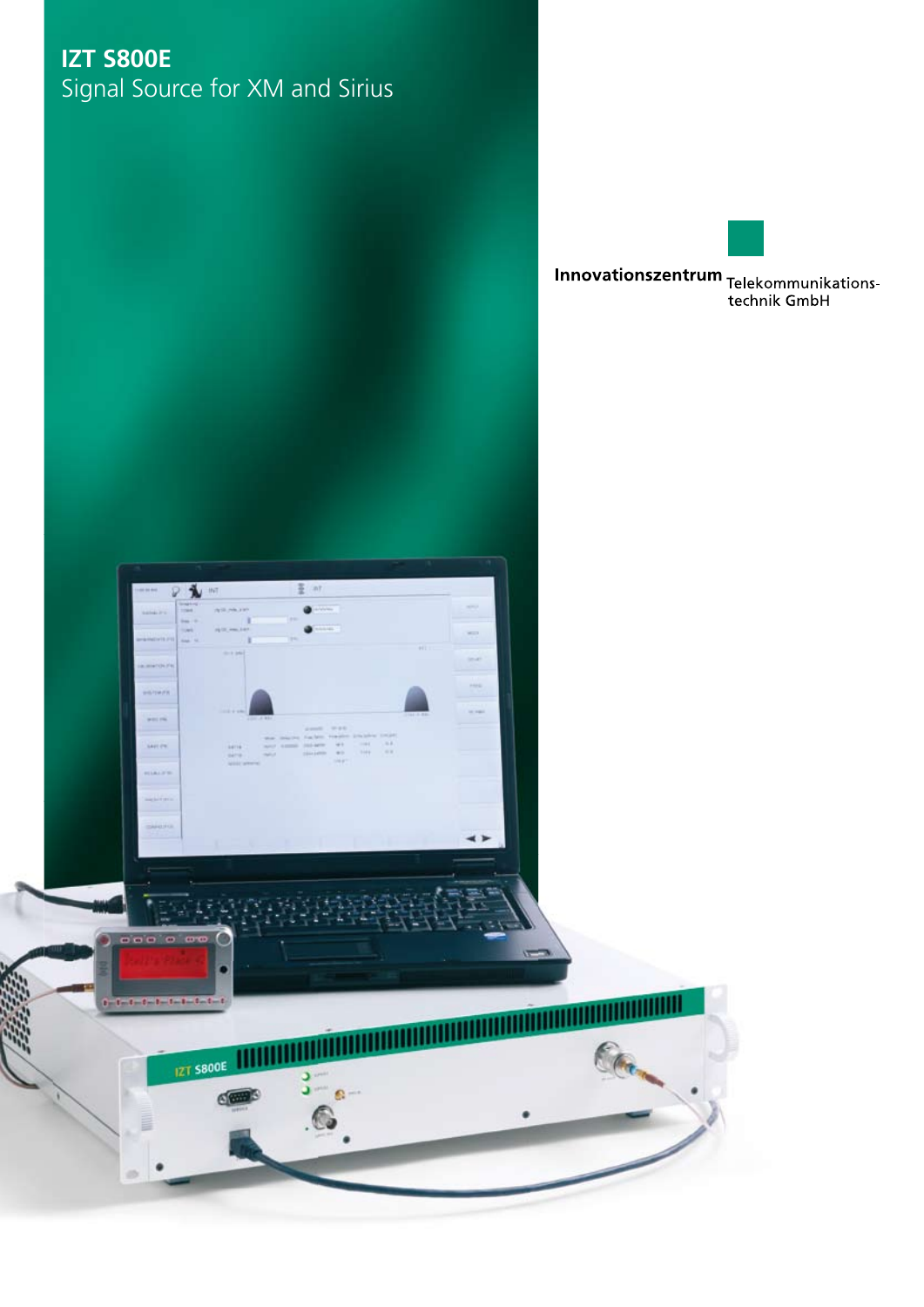

**The IZT S800E is a cost efficient test signal source for the two SDARS Systems, Sirius and XM Satellite Radio.**

**Its functionality is specifically tailored to the needs of manufacturers of headunits, radio manufacturers integrating pre-tested OEM tuner modules and application software development.**

The S800E offers the following features:

- generates **XM Radio or Sirius Radio signals**
- **supports Sirius legacy and Overlay waveforms**
- **real-time signal generation with hours of continuous content**
- **satellite and terrestrial signal**
- **RF output in S-band**
- **Additive White Gaussian Noise can be added**
- **Graphical User Interface very similar to IZT S2000**
- **save and recall of settings**
- **Programming Option for test scenarios**
- **Remote control via SCPI-like commands are a subset of the ones used for the IZT S2000**
- **The S800E consists of a notebook allowing the user to generate and configure the signal and the actual hardware performing the real-time modulation of the signal.**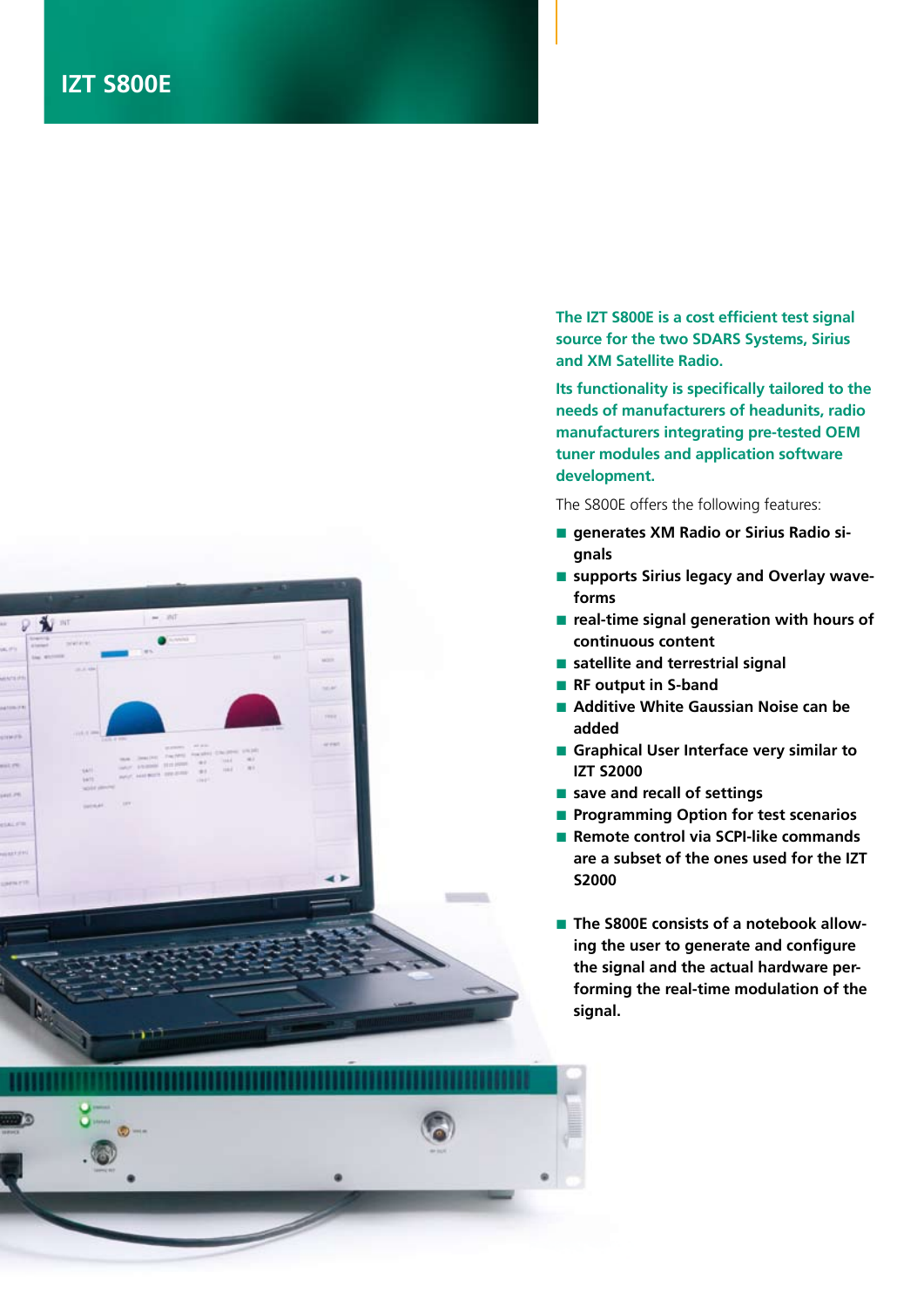## **Parameters**

The S800E allows the configuration of the following settings:

- Source file to change the content of the transmission
- Delay of the carriers (only when stopped) to simulate different reception locations
- Frequency offset of  $\pm 45$  kHz applied to all carriers to simulate the aging of the receiver
- RF output power level from -110.0 to -15.0 dBm in steps of 1.0 dB to change the reception strength











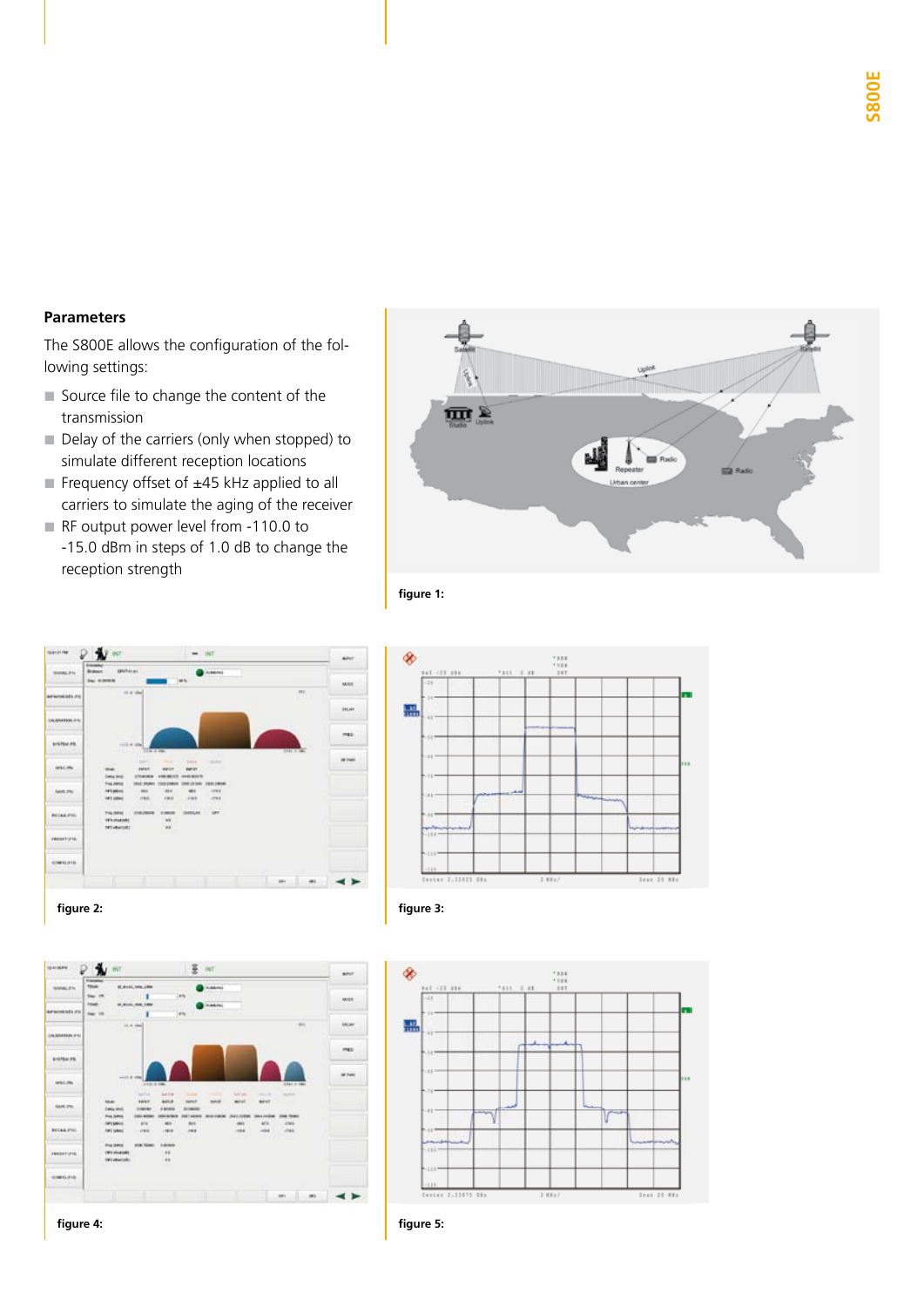## **AWGN**

The S800E can add noise to the signal in order to verify the BER performance of the receiver. The noise can be configured as noise density or be locked to one carrier as C/N or C/No. In the latter case, the software automatically adjusts the noise density when the power level of the carrier is changed.

## **RF outputs**

The signal is put out at S-Band with an accuracy of 1.5dB. The clock stability (TCXO) of the generated signal is 1ppm. Configured with an optional 2nd RF output the system can be used for Sirius manufacturing line testing.







| Option IZT S800E-001: Sirius Unit |                   |                                                                                             |  |  |
|-----------------------------------|-------------------|---------------------------------------------------------------------------------------------|--|--|
| <b>Signal</b>                     | 2xQPSK            | 2322.293MHz / 2330.207 MHz                                                                  |  |  |
|                                   | <b>COFDM</b>      | 2326.250MHz                                                                                 |  |  |
|                                   | frequency         | nominal frequencies ±45kHz, stepsize 1 Hz                                                   |  |  |
|                                   | delay             | SAT1: 228 to 322 ms, TERR: fixed<br>SAT2: 4397 to 4490 ms                                   |  |  |
|                                   | stability         | 1x10 <sup>-6</sup> (TCXO)                                                                   |  |  |
| <b>Impairments</b>                | <b>AWGN</b>       | assignable in C/N, C/No and No                                                              |  |  |
| S-band output                     | output power      | -110.0 to -15.0 dBm, stepsize 1.0 dB                                                        |  |  |
|                                   | level uncertainty | absolute $< \pm 1.5$ dB                                                                     |  |  |
|                                   | auto-calibration  | user initiated auto-calibration                                                             |  |  |
|                                   | QPSK/COFDM        | maximum output power difference between<br>QPSK and COFDM: 45 dB                            |  |  |
|                                   | QPSK/QPSK         | max. difference between QPSK signals: 35 dB                                                 |  |  |
| <b>Front panel</b><br>connectors  | RF output         | one N-type output, impedance 50 ohms                                                        |  |  |
|                                   | 10 MHz input      | accepts an external reference (timebase) input;<br>BNC, impedance 50 ohms, 100 mVPP - 5 VPP |  |  |
|                                   | LAN               | connection to notebook                                                                      |  |  |
|                                   | service           | IZT internal service port                                                                   |  |  |
| <b>Rear panel connectors</b>      | power connector   | power connection and ON/OFF switch                                                          |  |  |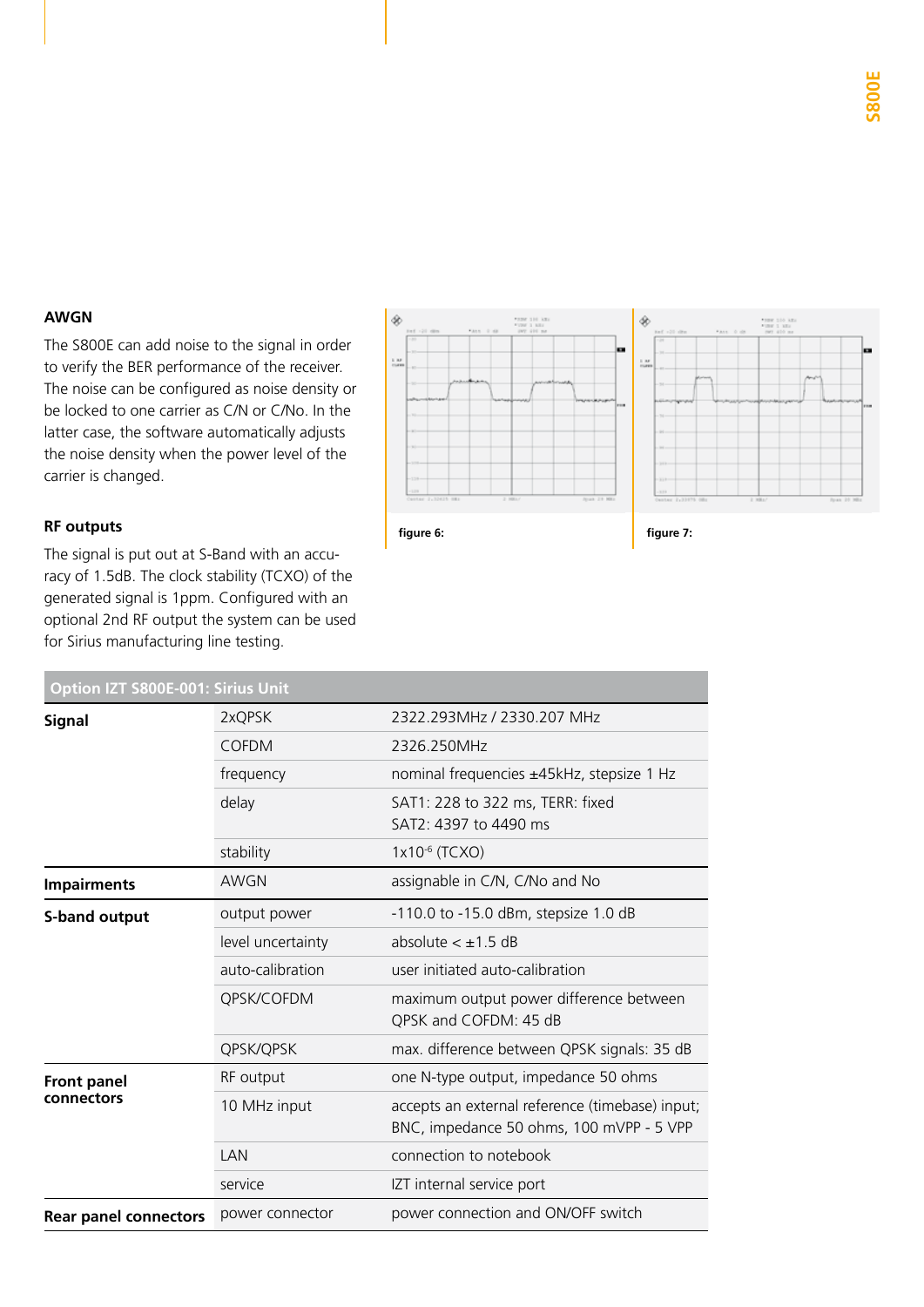| Option IZT S800E-002: XM Unit    |                    |                                                                                             |  |  |
|----------------------------------|--------------------|---------------------------------------------------------------------------------------------|--|--|
| <b>Signal</b>                    | 4xQPSK             | 2333.465 MHz / 2335.305 MHz / 2342.205 MHz /<br>2344.045 MHz / 2342.205 MHz / 2344.045 MHz  |  |  |
|                                  | 2xMCM              | 2337.490 MHz / 2340.020 MHz                                                                 |  |  |
|                                  | frequency          | Nominal frequencies ±45 kHz, stepsize 1 Hz                                                  |  |  |
|                                  | delay              | SAT1,2: $\pm$ 6 ms<br>TERR: 10 to 30 ms processing delay                                    |  |  |
|                                  | stability          | 1x10 <sup>-6</sup> (TCXO)                                                                   |  |  |
| <b>Impairments</b>               | <b>AWGN</b>        | assignable in C/N, C/No and No                                                              |  |  |
| <b>S-band output</b>             | output power       | -110.0 to -15.0 dBm, stepsize 1.0 dB                                                        |  |  |
|                                  | level uncertainty  | absolute $< \pm 1.5$ dB                                                                     |  |  |
|                                  | auto-calibration   | user initiated auto-calibration                                                             |  |  |
|                                  | QPSK/MCM           | maximum output power difference between<br>QPSK and MCM: 35 dB                              |  |  |
|                                  | QPSK/QPSK          | maximum difference between QPSK signals:<br>35 dB                                           |  |  |
| <b>Front panel</b><br>connectors | RF output          | one N-type output, impedance 50 ohms                                                        |  |  |
|                                  | 10 MHz input       | accepts an external reference (timebase) input;<br>BNC, impedance 50 ohms, 100 mVPP - 5 VPP |  |  |
|                                  | LAN                | connection to notebook                                                                      |  |  |
|                                  | service            | IZT internal service port                                                                   |  |  |
| <b>Rear panel connectors</b>     | power connector    | power connection and ON/OFF switch                                                          |  |  |
| <b>Notebook connectors</b>       | remote programming | via RS232 or GP-IB (option)                                                                 |  |  |